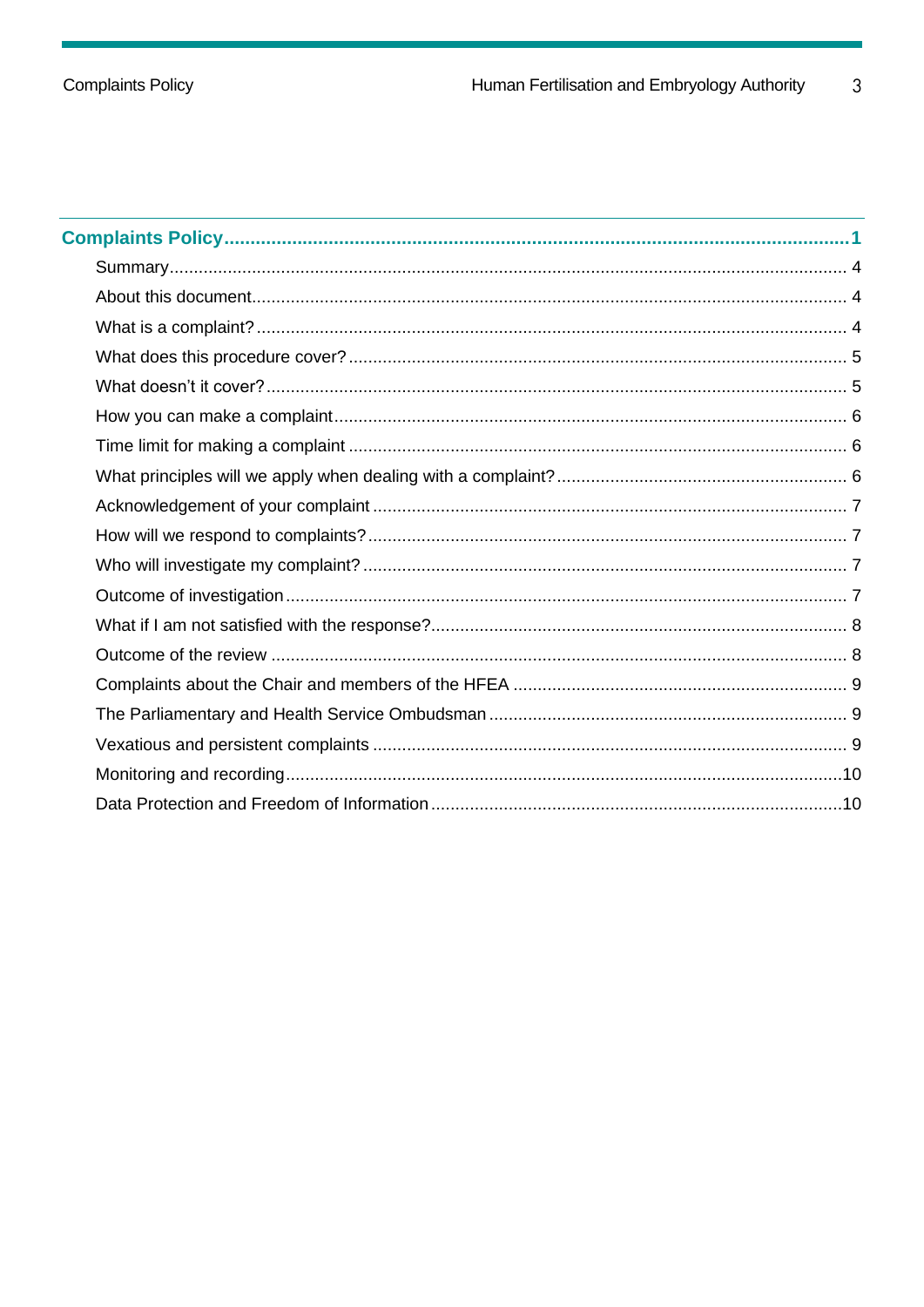#### <span id="page-3-0"></span>Summary

If you are directly affected by something that we may have done (or something that you think we should have done), and wish to complain about it, please do so in writing to the following email address:

#### [Governance@HFEA.GOV.UK](mailto:Governance@HFEA.GOV.UK)

It would assist us greatly if you used our complaints form to set out the details of what has happened. You can download a copy from the website or ask us to email it to you.

We aim to acknowledge your complaint within five working days.

We try to resolve complaints informally in the first instance. However, if you wish to make a formal complaint, the matter will be investigated by a senior member of staff.

If you are unhappy about the outcome of your complaint, you may be able to ask for a review.

If, having gone through our complaints and review procedures, you remain dissatisfied with the way we have handled your complaint, you can ask your Member of Parliament to refer the matter to the Parliamentary and Health Service Ombudsman.

We are not able to consider all complaints. For more details about the sorts of things that we can consider, and the principles and procedures that we will apply when considering your complaint, please see our complaints policy.

## <span id="page-3-1"></span>About this document

The HFEA is committed to providing a high standard of service, dealing with everyone in a way that is fair, transparent, proportionate and free from discrimination. We recognise that from time to time people may feel that we have not provided the level of service that we aspire to; on such occasions we welcome the opportunity to consider and respond to any concerns that may arise. This document sets out the procedure that we will use, and the principles we will take into account, when considering complaints from members of the public and other external stakeholders.

In establishing our Complaints Policy, we have had regard to the statutory Regulators' Code issued by the Department for Business, Innovation and Skills in April 2014. We have also had regard to the Principles of Good Complaint Handling published by the Parliamentary and Health Service Ombudsman.

Striving to ensure that the work environment is free of harassment and bullying and that everyone is treated with dignity and respect is an important aspect of ensuring equal opportunities in employment. The organisation has a separate dignity at work policy which deals with these issues.

#### <span id="page-3-2"></span>What is a complaint?

A complaint is an expression of dissatisfaction with the way we acted, or failed to act, in the exercise of our statutory duties, which actively seeks a remedy.

Under the Human Fertilisation and Embryology Act 1990 (as amended) ('the Act'), we have a number of statutory duties. These are to: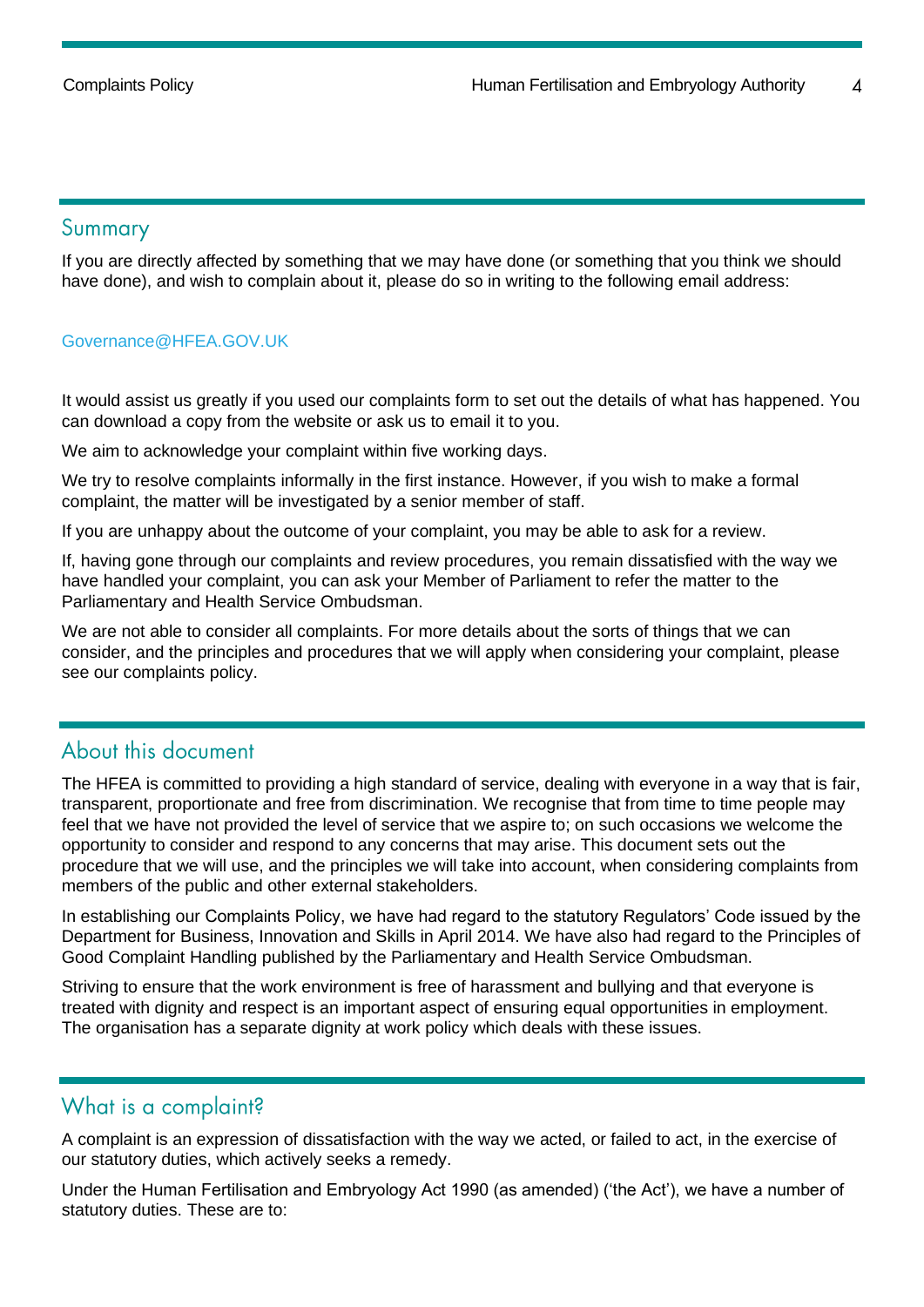- license and monitor clinics carrying out in vitro fertilisation and donor insemination;
- license and monitor centres undertaking human embryo research;
- regulate the storage of eggs, sperm and embryos;
- produce a code of practice;
- maintain a register of information about donors, treatments and children born as a result of those treatments;
- publicise our role, and provide relevant advice and information to patients, donors and clinics;
- review information about human embryos, and any subsequent development of embryos, and the provision of treatment services and activities governed by the Act;
- give advice to the Secretary of State for Health if requested to do so;
- maintain a statement of general principles that the HFEA considers should be followed in the carrying on of activities governed by the Act and its functions in relation to such activities;
- promote compliance with the Act and the Code of Practice.

The Authority must also carry out its functions effectively, efficiently and economically. So far as relevant, it must have regard to the principles of best regulatory practice (including the principles under which regulatory activities should be transparent, accountable, proportionate, consistent and targeted only at cases in which action is needed.

## <span id="page-4-0"></span>What does this procedure cover?

This procedure covers any complaints about the work of the HFEA in carrying out its functions. This includes complaints about the services we provide, the work of our staff, and the information we publish.

In order to make a complaint, you must have been directly affected by the matters that you wish to complain about.

## <span id="page-4-1"></span>What doesn't it cover?

This procedure does not cover appeals against decisions about licences, or complaints about matters that are not our responsibility.

We are not able to investigate general complaints about the statutory framework governing fertility treatment and research, general dissatisfaction with our policies, or matters which are the responsibility of other bodies such as Clinical Commissioning Groups.

If we think that your complaint should be dealt with by another body, such as the General Medical Council, we will provide you with their contact details.

Complaints about the services you may have received at a particular clinic are handled under a separate procedure, which is dealt with by the Compliance Directorate of the HFEA.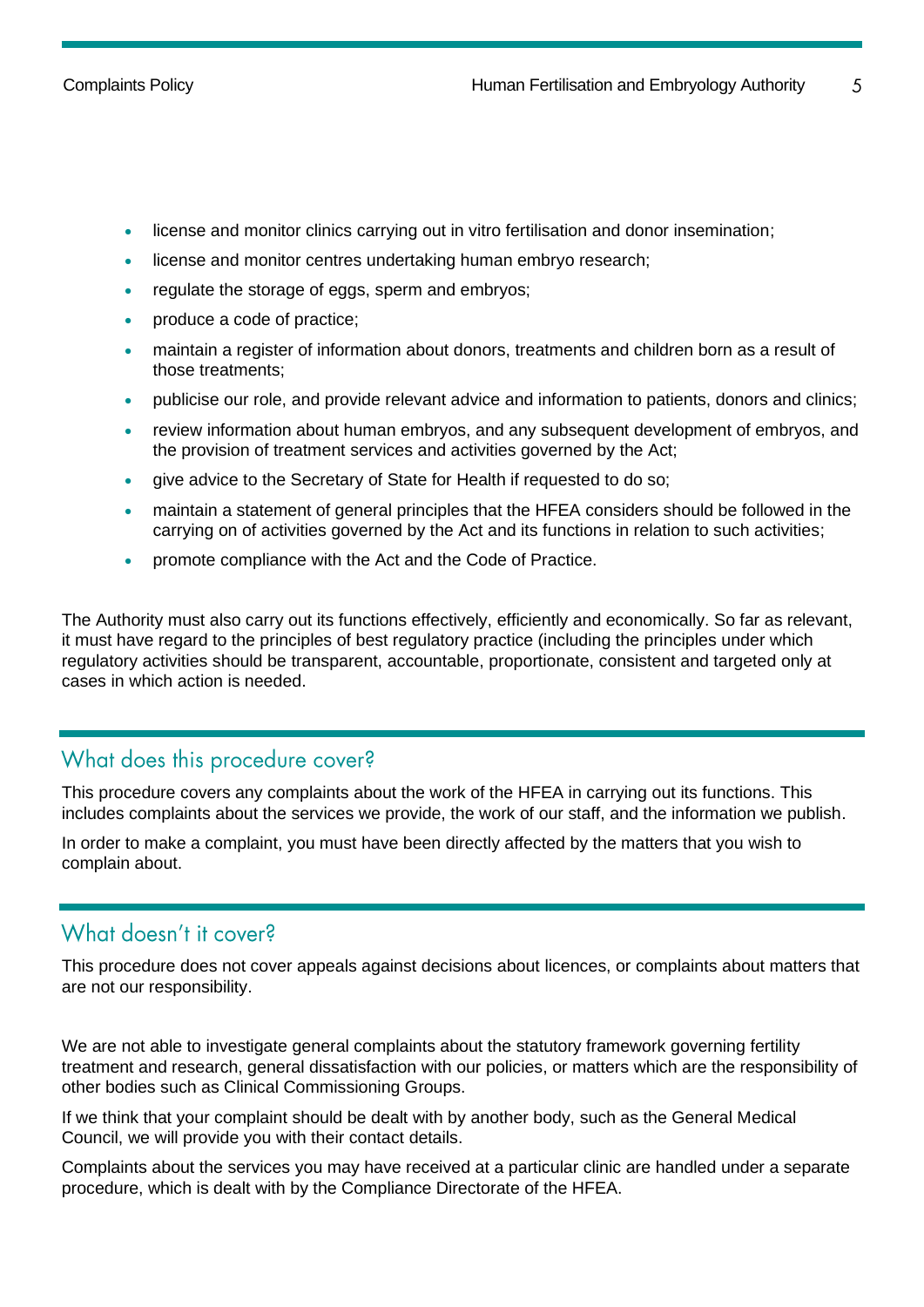Those affected by a decision made by the HFEA's Licence Committee, Executive Licensing Panel or Licensing Officer and who wish to appeal that decision, must follow the statutory procedures laid down in the Act. Further information is available in the HFEA's Guide to Licensing, available on our website.

Complaints about how we have handled requests for information under the Freedom of Information Act 2000 or Data Protection Act 1998 are dealt with separately and complainants should follow the procedure laid down in our Freedom of Information and Data Protection Policies available on our website.

#### <span id="page-5-0"></span>How you can make a complaint

All complaints should be made in writing, by email, addressed to the Head of Planning and Governance, and sent to us at the following email address:

#### [Governance@HFEA.GOV.UK](mailto:Governance@HFEA.GOV.UK)

When making a complaint, you should provide your full name and email address. We are not able to investigate anonymous complaints.

To assist you in making a complaint, we have provided a complaints form, which can be downloaded from our website.

We would prefer you to use this form when making your complaint. It will help us, and you, if you do. This is because the form sets out the information that we need in order to investigate your complaint properly. It is important that you set out clearly what the grounds of your complaint are, what outcome you would like to achieve, who was involved in the subject matter of your complaint (if known), and that you provide any relevant supporting evidence. Use of the HFEA's form will enable your complaint to be dealt with more quickly and will reduce the need to seek further information.

#### <span id="page-5-1"></span>Time limit for making a complaint

If you wish to make a complaint, please do so as soon as possible after the matter that you wish to complain about has occurred.

Please note that we will not normally consider complaints if they are made **more than six months** after you became aware of the matters that gave rise to the complaint.

#### <span id="page-5-2"></span>What principles will we apply when dealing with a complaint?

The HFEA will ensure that:

- complaints are handled quickly and efficiently, and complainants are kept informed about the progress of their complaint especially if expected timescales are likely to be exceeded;
- complaints are handled fairly, effectively and objectively;
- persons who are the subject of a complaint will be given an opportunity to respond;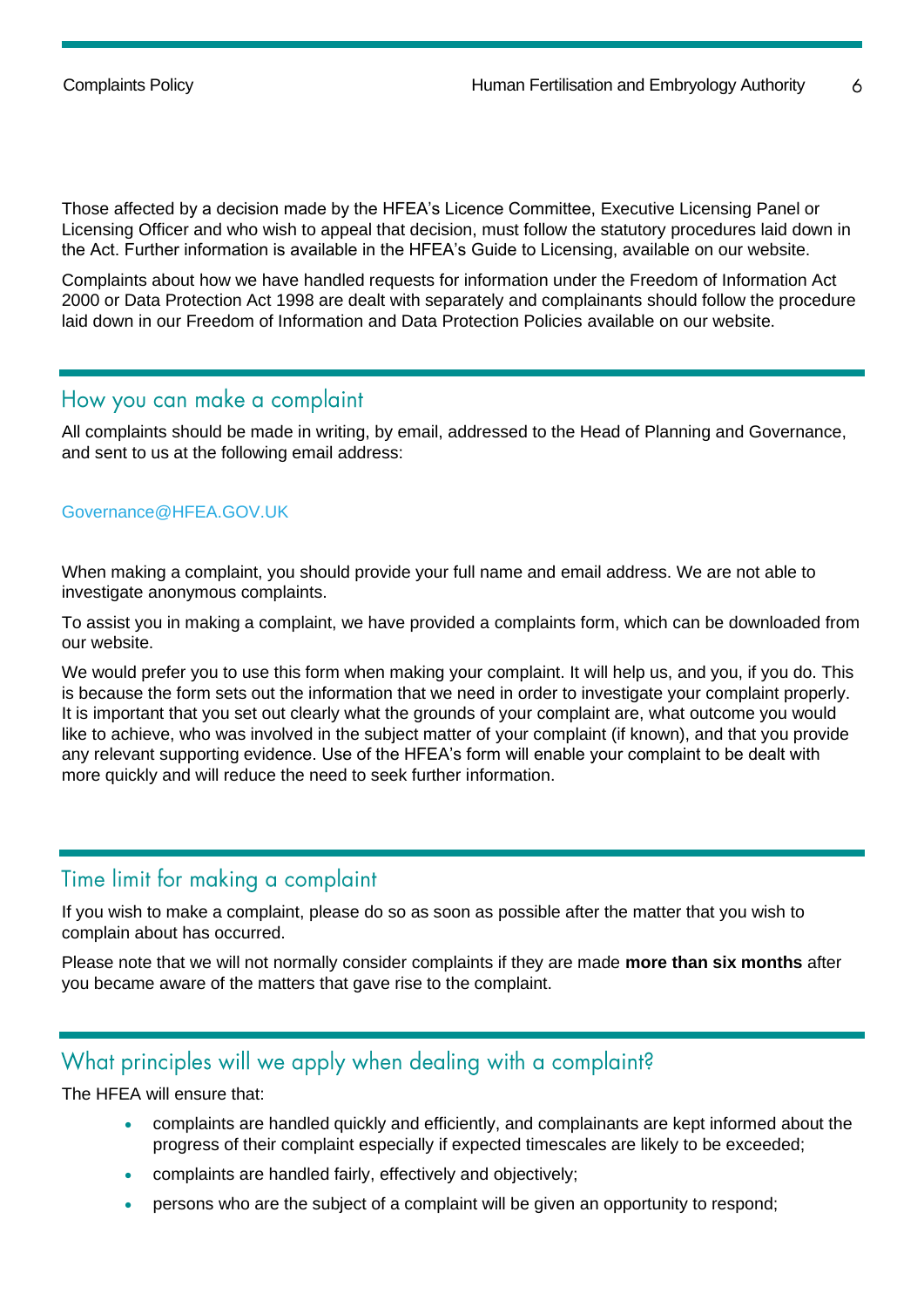$\overline{7}$ 

- complainants are informed of the outcome of any investigation and provided with reasons for the decision to uphold or dismiss the complaint;
- clear information is given on the options available to a person dissatisfied with our response, including an opportunity for a review; and
- actions are identified where necessary to secure improvements.

## <span id="page-6-0"></span>Acknowledgement of your complaint

We aim to acknowledge all complaints within **five working days** of receipt.

The acknowledgment will give you the name and contact details of the person who will be responsible for responding to you.

All complaints received by the HFEA are logged and the Chief Executive will be notified of the existence of the complaint.

#### <span id="page-6-1"></span>How will we respond to complaints?

Some complaints are caused by misunderstandings which can be resolved informally once the matter has been explained. A member of staff will discuss the complaint informally with you, and will confirm whether the complaint can be properly considered under this procedure.

If you do wish the complaint to be dealt with formally, the person investigating the complaint will write to you, setting out the likely timescale of the investigation, and setting out any matters on which further information or clarification will be needed from you.

A copy of your complaint, and any additional information or material that you provide may be shown to any person who is the subject of your complaint, for comment.

We aim to complete all investigations within six weeks of receiving the complaint. Some complaints may raise complex matters which require more time to investigate. If it is not possible to complete our investigation within the six week timescale, we will write and let you know.

#### <span id="page-6-2"></span>Who will investigate my complaint?

The Head of Planning and Governance will ensure that the complaint is investigated by a senior person not directly involved in the matter.

If a complaint involves the Chief Executive, the Chair will decide the most appropriate method of investigating the matter.

#### <span id="page-6-3"></span>Outcome of investigation

A complaint may be upheld, partially upheld or not upheld. If we uphold or partially uphold your complaint, we may:

• apologise by letter, telephone or in person as considered appropriate;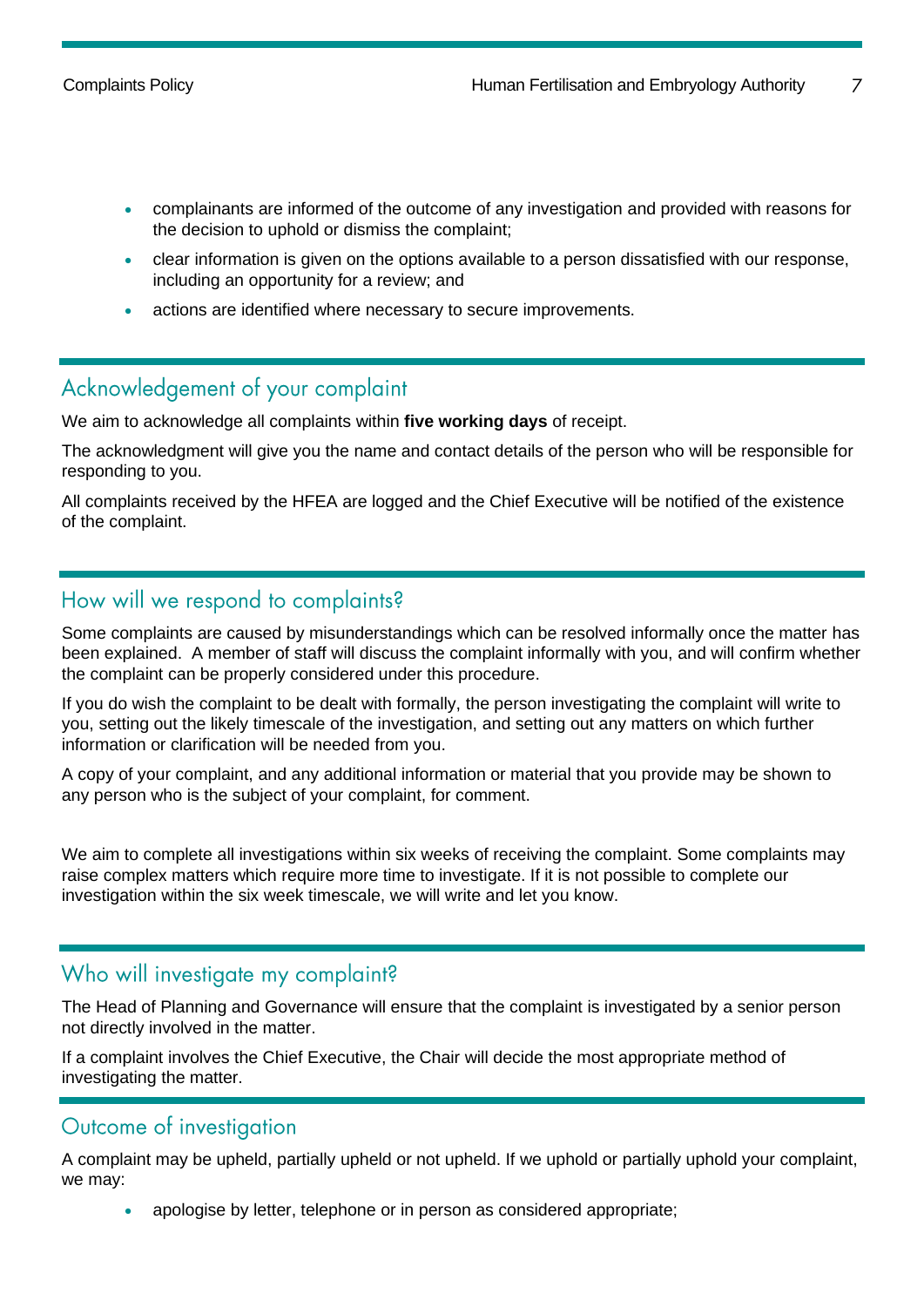- give a full explanation in writing of what happened and why;
- make changes to our processes and procedures; and
- take any other action we consider appropriate to put the matter right.

If we do not uphold your complaint, we will explain in writing giving full reasons.

# <span id="page-7-0"></span>What if I am not satisfied with the response?

If you are not satisfied with the outcome of the investigation, you can ask for a review to be conducted. If you wish a review to be conducted, you should write to the Head of Planning and Governance asking for the review within **ten working days** of receipt of our letter informing you of the outcome of the investigation. If you do not follow this time limit, we may decide not to conduct any subsequent review requested.

You should set out in your letter the specific reason(s) for your dissatisfaction with the outcome of the original investigation, stating what aspects of the original complaint and response you believe require further investigation and the reasons for this.

A review will only take place if you produce new or additional evidence which was not, for a valid reason, available at the time of the original investigation and which might have influenced the outcome, or if you can demonstrate that the complaints procedure has not been followed correctly.

The Chair or the Chief Executive will ensure that the review is carried out by a senior member of staff, or an Authority member, who is not directly involved in the matter and who did not conduct the original investigation.

If your complaint involved the Chief Executive, the Chair will decide the most appropriate method of conducting the review.

We will write to you within five working days of receipt of your request, to inform you whether or not a review is to be held. If a review is to be held, the person conducting that review will inform you of the likely timescales for completion of the review. If a review is not to be held, you will be informed of the reason for this decision.

We aim to complete any review within four weeks. When the review is complete, the person conducting the review will confirm the outcome in writing to you.

The decision of the person conducting the review will be final. Once the decision has been communicated to you, we will not usually enter into any further correspondence with you about your complaint.

#### <span id="page-7-1"></span>Outcome of the review

A review may either find in favour of the complainant or of the investigating officer. If the review finds in favour of the complainant, we may:

- explain in writing why the initial response/investigation was inadequate or incorrect;
- apologise by letter, telephone or in person as considered appropriate;
- give a full explanation of what happened and why;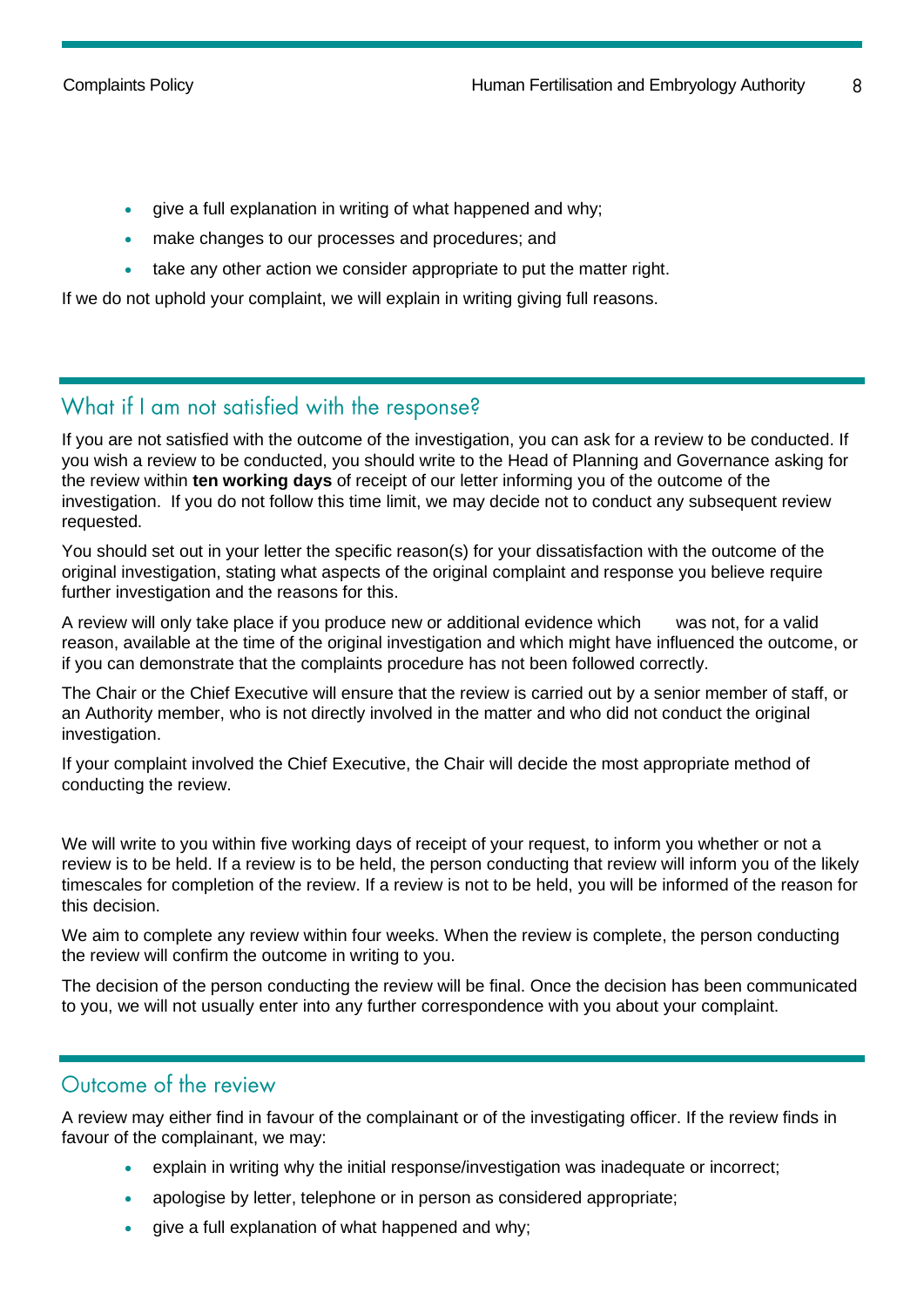$\circ$ 

- make changes to our processes and procedures; and
- take any other action we consider appropriate to put the matter right.

If the review finds in favour of the investigating officer, we will explain in writing giving full reasons.

## <span id="page-8-0"></span>Complaints about the Chair and members of the HFEA

Members of the HFEA are appointed by the Secretary of State for Health and are required to abide by the Code of Conduct for Authority Members and the seven principles of public life. A copy of the Code of Conduct and the seven principles is available on our website.

If your complaint involves a member of the HFEA, the Chair of the Authority will determine the most appropriate means of investigating the matter.

## <span id="page-8-1"></span>The Parliamentary and Health Service Ombudsman

If you remain dissatisfied with the outcome of the initial investigation **and** any subsequent review, then you are entitled to refer the matter to the Parliamentary and Health Service Ombudsman. To do so, you must refer your complaint and supporting documents through a Member of Parliament.

Further information about this process can be found at [http://www.ombudsman.org.uk.](http://www.ombudsman.org.uk/)

The Ombudsman will normally expect you to have gone through our complaints procedure first.

## <span id="page-8-2"></span>Vexatious and persistent complaints

Whilst we recognise that most complainants will exercise their rights to complain sensibly and responsibly, some individuals or organisations may attempt to abuse their rights with requests which are vexatious, persistent or are an abuse of process.

A complaint will be considered to be vexatious and/or persistent and/or an abuse of process if:

- it makes demands for action or information that would impact substantially and unreasonably on our work;
- it is persistently pursued when our complaints procedure has been fully and properly exhausted;
- the substance of the complaint is continually changed with new issues and concerns being raised whilst the complaint is being addressed or following conclusion of the review/investigation under our complaints procedure;
- the complainant refuses to identify precisely the issues that they wish to be investigated despite reasonable efforts by staff to help them identify their concerns;
- it is designed to cause disruption, annoyance or expense or has the effect of harassing the HFEA including where the complaint is identical or substantially similar to a previous complaint made by or on behalf of the complainant;
- it can be fairly characterised as obsessive or manifestly unreasonable; and
- the subject matter of the complaint is, or has been the subject of legal proceedings.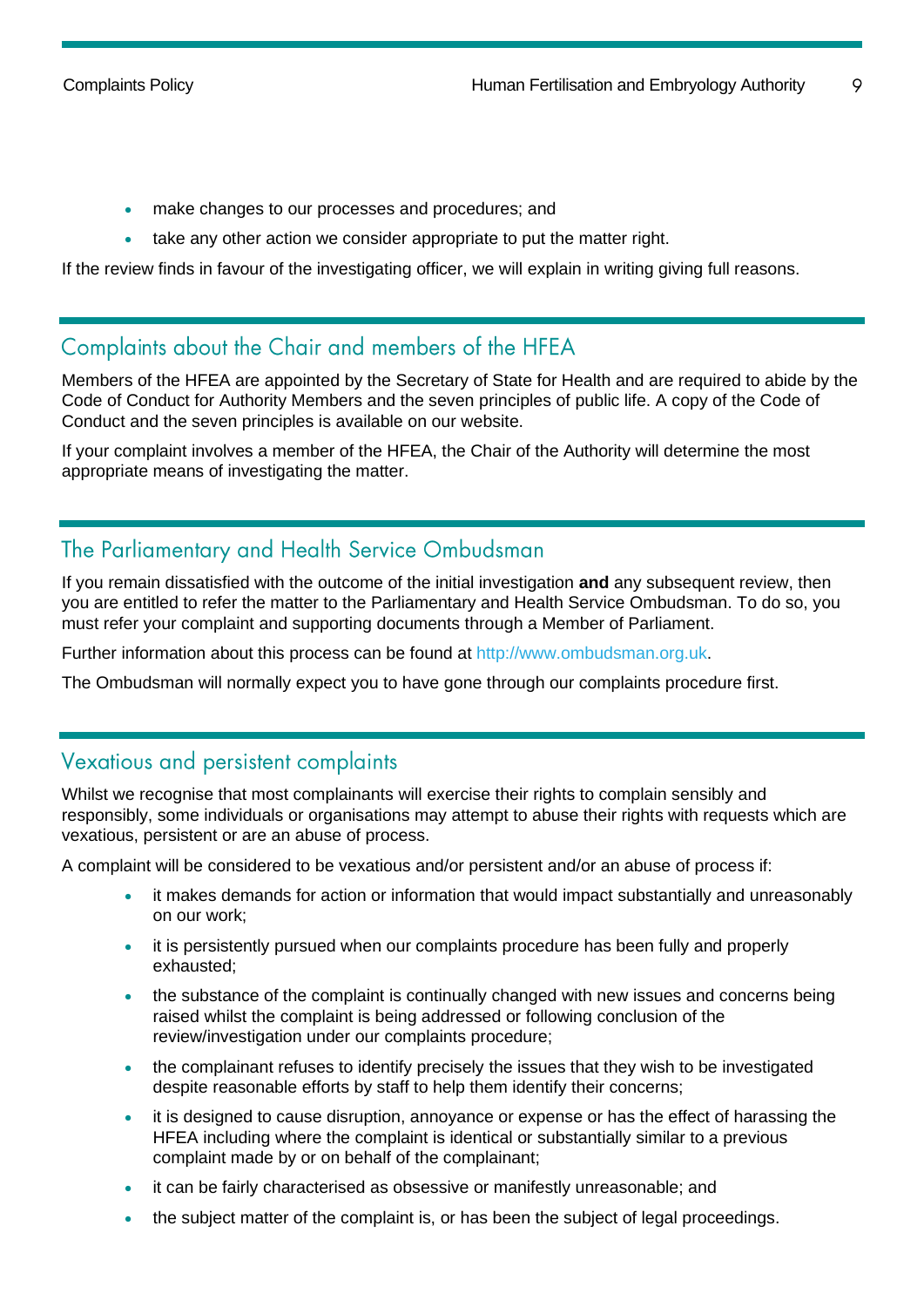We reserve the right to deal with vexatious or persistent complaints or complaints that are considered to be an abuse of process by:

- limiting communication with the complainant to just one form and to one point of contact;
- confirming to the complainant in writing that the investigation/review is complete and that continued correspondence will serve no purpose;
- informing persistent complainants in writing that if they continue to complain unnecessarily, we reserve the right to take no further action in response to their complaints; or
- suspending any investigation/review pending the conclusion of any legal proceedings in an appropriate case.

## <span id="page-9-0"></span>Monitoring and recording

All complaints will be recorded on a central complaints database and monitored regularly by us. This knowledge will be used to improve the way in which we continue to operate.

## <span id="page-9-1"></span>Data Protection and Freedom of Information

By using our complaints procedures, you consent to us processing your personal data for purposes related to your complaint.

We may disclose your data to other individuals or bodies if we are legally required or permitted to do so under the Data Protection Act 1998 or the Freedom of Information Act 2000.